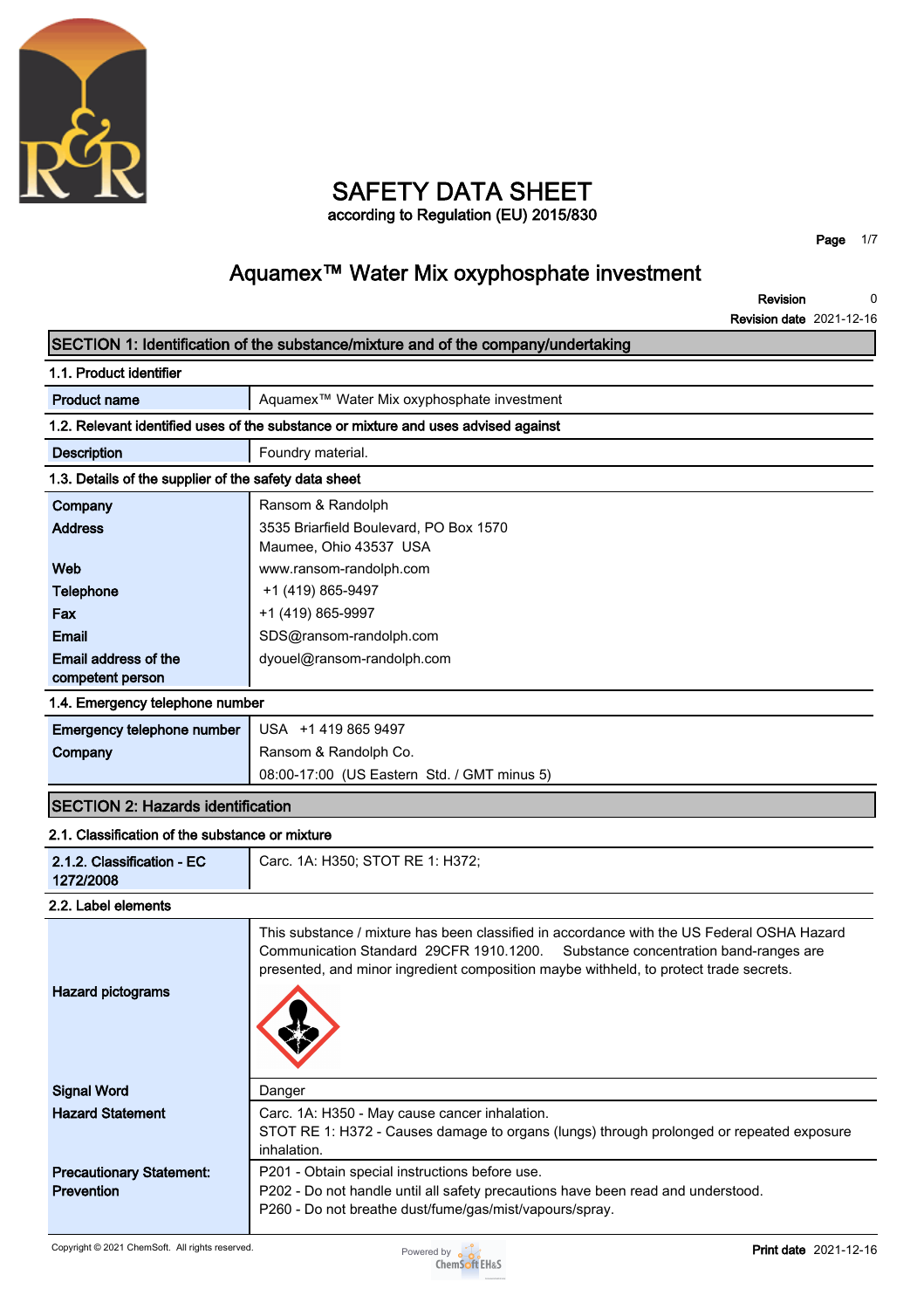**Revision Revision date 2021-12-16 0**

| 2.2. Label elements                                |                                                                                                                                                                                                                                                                           |
|----------------------------------------------------|---------------------------------------------------------------------------------------------------------------------------------------------------------------------------------------------------------------------------------------------------------------------------|
|                                                    | P264 - Wash (hands) thoroughly after handling.<br>P270 - Do no eat, drink or smoke when using this product.<br>P280 - Wear protective gloves/protective clothing/eye protection/face protection.<br>P285 - In case of inadequate ventilation wear respiratory protection. |
| <b>Precautionary Statement:</b><br>Response        | P308+P313 - IF exposed or concerned: Get medical advice/attention.<br>P314 - Get medical advice/attention if you feel unwell.                                                                                                                                             |
| <b>Precautionary Statement:</b><br><b>Storage</b>  | P405 - Store locked up.                                                                                                                                                                                                                                                   |
| <b>Precautionary Statement:</b><br><b>Disposal</b> | P501 - Dispose of contents/container to local and national regulations                                                                                                                                                                                                    |
| 2.3. Other hazards                                 |                                                                                                                                                                                                                                                                           |
| Other hazards                                      | Product contains respirable crystalline silica (RCS).                                                                                                                                                                                                                     |
| <b>Further information</b>                         |                                                                                                                                                                                                                                                                           |
|                                                    | Not applicable. PBT and vPvB assessment.                                                                                                                                                                                                                                  |

#### **SECTION 3: Composition/information on ingredients**

#### **3.2. Mixtures**

#### **EC 1272/2008**

| <b>Chemical Name</b>                       | Index No. | CAS No.    | EC No.    | <b>REACH Registration</b><br><b>Number</b> | Conc.<br>$(\%w/w)$ | Classification                               |
|--------------------------------------------|-----------|------------|-----------|--------------------------------------------|--------------------|----------------------------------------------|
| quartz (conc. $>1.0\%$ )                   |           | 14808-60-7 | 238-878-4 |                                            |                    | 60 - 70% Carc. 1A: H350; STOT RE 1:<br>H372: |
| silica (cristobalite conc. $\ge$ /= 1.0 %) |           | 14464-46-1 | 238-455-4 |                                            |                    | 10 - 20% Carc. 1A: H350; STOT RE 1:<br>H372: |

#### **Further information**

**Full text for all Risk Phrases mentioned in this section are displayed in Section 16.**

### **SECTION 4: First aid measures**

#### **4.1. Description of first aid measures**

| <b>Inhalation</b>                       | Move the exposed person to fresh air.                                           |
|-----------------------------------------|---------------------------------------------------------------------------------|
| Eye contact                             | Rinse immediately with plenty of water for 15 minutes holding the eyelids open. |
| <b>Skin contact</b>                     | Wash with soap and water.                                                       |
| Ingestion                               | Drink 1 to 2 glasses of water. DO NOT INDUCE VOMITING.                          |
|                                         | 4.2. Most important symptoms and effects, both acute and delayed                |
| Inhalation                              | May cause irritation to respiratory system.                                     |
| Eye contact                             | May cause irritation to eyes.                                                   |
| <b>Skin contact</b>                     | May cause irritation to skin.                                                   |
| Ingestion                               | May cause irritation to mucous membranes.                                       |
|                                         | 4.3. Indication of any immediate medical attention and special treatment needed |
| Inhalation                              | Seek medical attention if irritation or symptoms persist.                       |
| Eye contact                             | Seek medical attention if irritation or symptoms persist.                       |
| <b>Skin contact</b>                     | Seek medical attention if irritation or symptoms persist.                       |
| Ingestion                               | Seek medical attention if irritation or symptoms persist.                       |
| <b>SECTION 5: Firefighting measures</b> |                                                                                 |

#### **5.1. Extinguishing media**

**Use extinguishing media appropriate to the surrounding fire conditions.**

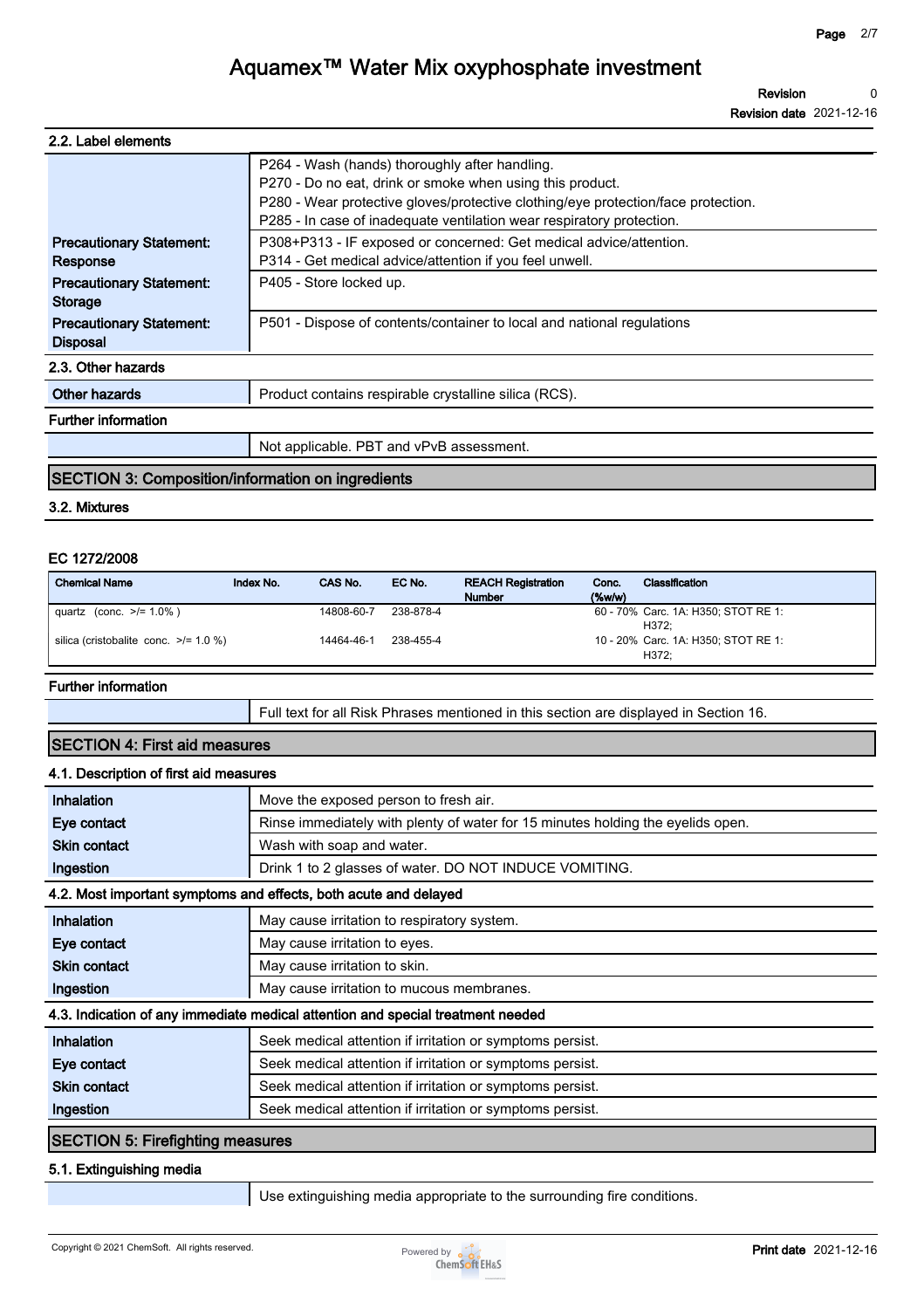**0**

**Revision**

# **Aquamex™ Water Mix oxyphosphate investment**

|                                                                   | <b>Revision date 2021-12-16</b>                                                                                                                                                                                                                                                                                           |
|-------------------------------------------------------------------|---------------------------------------------------------------------------------------------------------------------------------------------------------------------------------------------------------------------------------------------------------------------------------------------------------------------------|
| 5.2. Special hazards arising from the substance or mixture        |                                                                                                                                                                                                                                                                                                                           |
|                                                                   | Burning produces irritating, toxic and obnoxious fumes.                                                                                                                                                                                                                                                                   |
| 5.3. Advice for firefighters                                      |                                                                                                                                                                                                                                                                                                                           |
|                                                                   | Self-contained breathing apparatus. Wear suitable protective clothing.                                                                                                                                                                                                                                                    |
| <b>SECTION 6: Accidental release measures</b>                     |                                                                                                                                                                                                                                                                                                                           |
|                                                                   | 6.1. Personal precautions, protective equipment and emergency procedures                                                                                                                                                                                                                                                  |
|                                                                   | Avoid raising dust.                                                                                                                                                                                                                                                                                                       |
| 6.2. Environmental precautions                                    |                                                                                                                                                                                                                                                                                                                           |
|                                                                   | Use appropriate container to avoid environmental contamination.                                                                                                                                                                                                                                                           |
| 6.3. Methods and material for containment and cleaning up         |                                                                                                                                                                                                                                                                                                                           |
|                                                                   | Avoid raising dust. Clean the area using a vacuum cleaner. Transfer to suitable, labelled<br>containers for disposal.                                                                                                                                                                                                     |
| 6.4. Reference to other sections                                  |                                                                                                                                                                                                                                                                                                                           |
|                                                                   | See section [2, 8 & 13] for further information.                                                                                                                                                                                                                                                                          |
| <b>SECTION 7: Handling and storage</b>                            |                                                                                                                                                                                                                                                                                                                           |
| 7.1. Precautions for safe handling                                |                                                                                                                                                                                                                                                                                                                           |
|                                                                   | Avoid formation of dust. Ensure adequate ventilation of the working area. <. OEL: Occupational<br>exposure limit. In case of insufficient ventilation, wear suitable respiratory equipment.                                                                                                                               |
|                                                                   | Do not eat, drink or smoke in areas where this product is used or stored. Wash hands after<br>handling the product.                                                                                                                                                                                                       |
| 7.2. Conditions for safe storage, including any incompatibilities |                                                                                                                                                                                                                                                                                                                           |
|                                                                   | Keep containers tightly closed.                                                                                                                                                                                                                                                                                           |
| 7.3. Specific end use(s)                                          |                                                                                                                                                                                                                                                                                                                           |
|                                                                   | Foundry material.                                                                                                                                                                                                                                                                                                         |
| <b>SECTION 8: Exposure controls/personal protection</b>           |                                                                                                                                                                                                                                                                                                                           |
| 8.1. Control parameters                                           |                                                                                                                                                                                                                                                                                                                           |
|                                                                   | all respirable crystalline silica - sum of all types - quartz + cristobalite TWA PEL OSHA (respirable<br>fraction) 0.050 mg/m3<br>Action Level OSHA (respirable fraction) 0.025 mg/m3.<br>Exposure limits - Monoammonium phosphate -<br>5 mg/m3 TWA OSHA PEL (respirable fraction)<br>15 mg/m3 TWA OSHA PEL (total dust). |
|                                                                   | exposure llimits magnesium oxide - 10 mg/m3 TWA ACGIH (inhalable), 15 mg/m3 TWA OSHA<br>PEL (total particulate as fume).                                                                                                                                                                                                  |
| 8.2. Exposure controls                                            |                                                                                                                                                                                                                                                                                                                           |
|                                                                   |                                                                                                                                                                                                                                                                                                                           |
| 8.2.1. Appropriate engineering<br>controls                        | Ensure adequate ventilation of the working area. <. OEL: Occupational exposure limit.                                                                                                                                                                                                                                     |

**8.2.2. Individual protection measures Wear:. Protective clothing. applicable international Standards are. EN13982, ANSI 103 or =.**

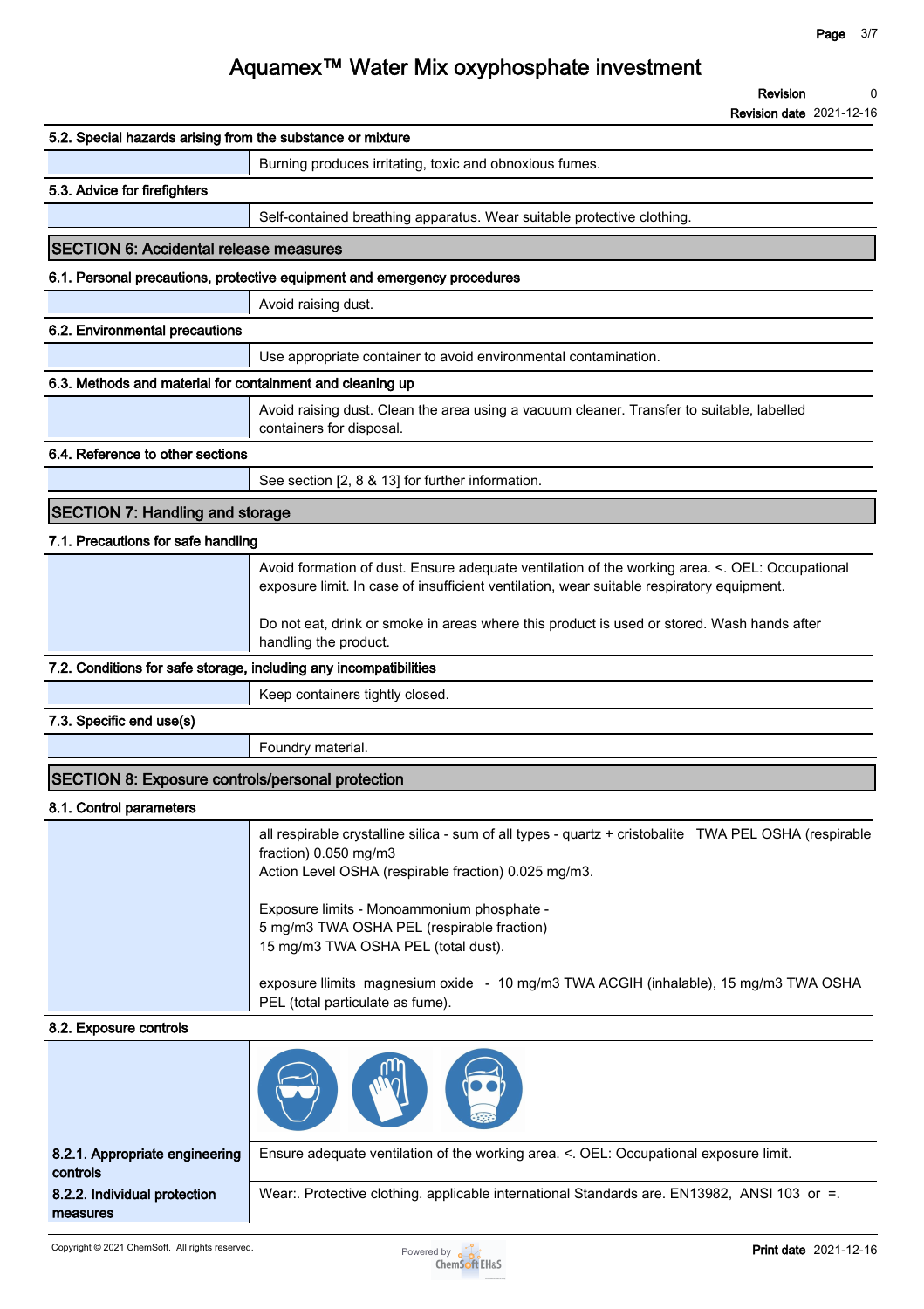| 8.2. Exposure controls                    |                                                                                                                                                               |
|-------------------------------------------|---------------------------------------------------------------------------------------------------------------------------------------------------------------|
| Eye / face protection                     | Avoid contact with eyes. Wear:. Approved safety goggles. safety glasses with side-shields.<br>applicable international Standards are. EN166, ANSI Z87.1 or =. |
| Skin protection -<br>Handprotection       | Avoid contact with skin. Wear suitable gloves. applicable international Standards are. EN374,<br>ASTM F1001 or $=$ .                                          |
| <b>Respiratory protection</b>             | Exposure above the recommended occupational exposure limit (OEL) may cause adverse health<br>effects.                                                         |
|                                           | After selection by a Qualified person. Wear: Suitable respiratory equipment. applicable<br>international Standards are. EN140, EN143, ASTM F2704-10 or =.     |
| 8.2.3. Environmental exposure<br>controls | Use appropriate container to avoid environmental contamination.                                                                                               |
|                                           |                                                                                                                                                               |

#### **SECTION 9: Physical and chemical properties**

#### **9.1. Information on basic physical and chemical properties**

| Appearance Powder                              |                                               |
|------------------------------------------------|-----------------------------------------------|
|                                                | Colour   Light green                          |
|                                                | Odour   Odourless                             |
|                                                | $pH$ 6 - 8                                    |
| Melting point $\approx 1710$ °C                |                                               |
|                                                | <b>Freezing Point</b> Not applicable.         |
| Initial boiling point   Not applicable.        |                                               |
|                                                | <b>Evaporation rate</b> No data available     |
| Vapour pressure Not applicable.                |                                               |
|                                                | <b>Relative density</b> 3 (H2O = 1 $@$ 20 °C) |
|                                                | Vapour density   Not applicable.              |
|                                                | Fat Solubility   Not applicable.              |
| <b>Partition coefficient</b> No data available |                                               |
| Autoignition temperature Not applicable.       |                                               |
|                                                | Viscosity   No data available                 |
| <b>Explosive properties</b> Not applicable.    |                                               |
| <b>Oxidising properties</b> Not applicable.    |                                               |
|                                                | <b>Solubility</b> Insoluble in water          |

#### **9.2. Other information**

|                                       | <b>Conductivity</b> No data available |
|---------------------------------------|---------------------------------------|
|                                       | Surface tension   No data available   |
|                                       | Gas group Not applicable.             |
| Benzene Content Not applicable.       |                                       |
|                                       | Lead content Not applicable.          |
| VOC (Volatile organic Not applicable. |                                       |
|                                       |                                       |

### **SECTION 10: Stability and reactivity**

#### **10.1. Reactivity**

|                                          | Not applicable.                 |  |  |
|------------------------------------------|---------------------------------|--|--|
| 10.2. Chemical stability                 |                                 |  |  |
|                                          | Stable under normal conditions. |  |  |
| 10.3. Possibility of hazardous reactions |                                 |  |  |
|                                          | No Significant Hazard.          |  |  |

#### **10.4. Conditions to avoid**

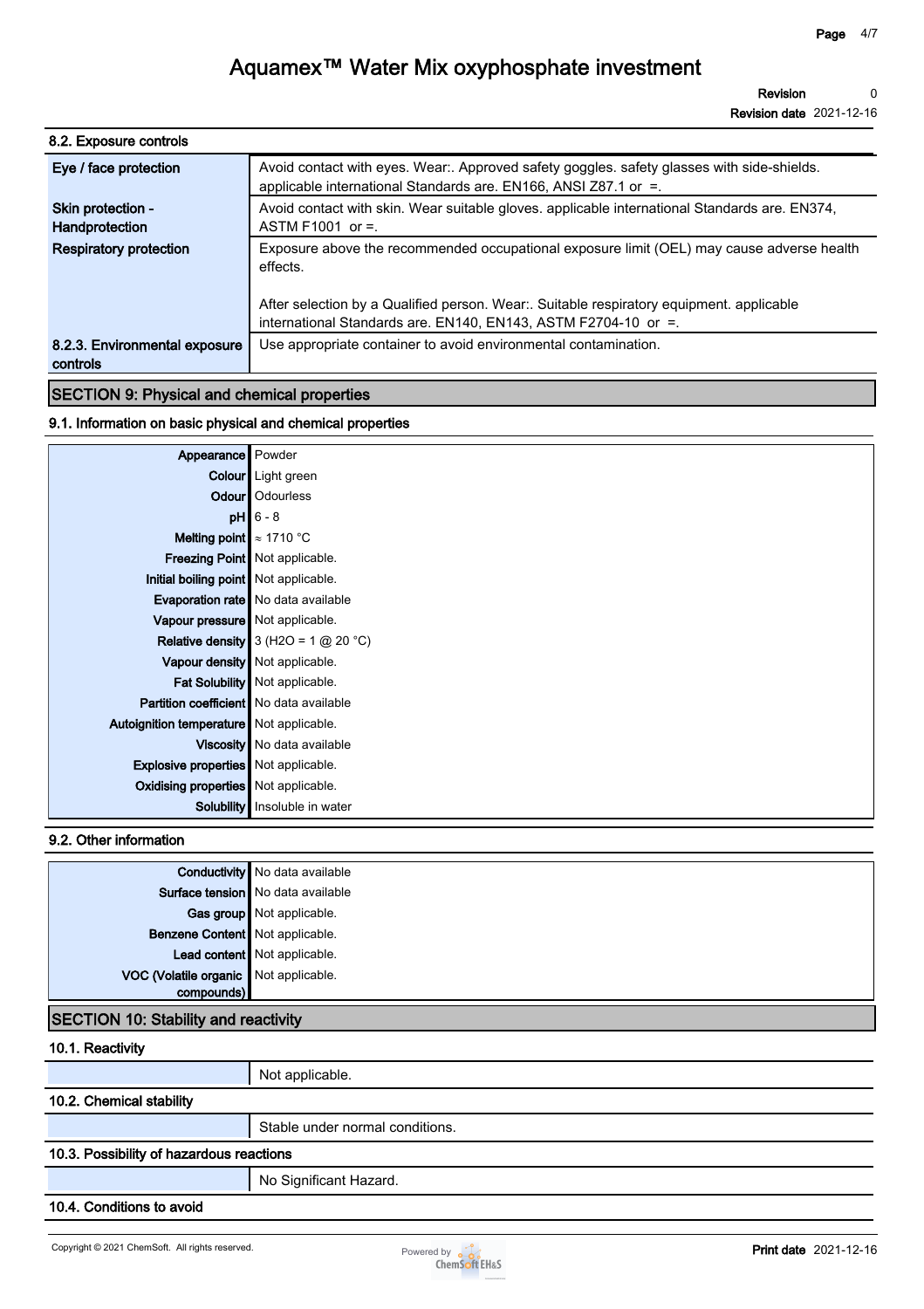**Revision date 2021-12-16**

| 10.4. Conditions to avoid                                 |                                                                                                                                                                                                                                                                                                                                                                                                                                                                                                                                                                                                                                                                                                                                                                                                                                                                                                                                                                                                                                                                                                                                                                                                                                                                                                                                                                                                                                                                                                                                                                                                                                                                                                             |
|-----------------------------------------------------------|-------------------------------------------------------------------------------------------------------------------------------------------------------------------------------------------------------------------------------------------------------------------------------------------------------------------------------------------------------------------------------------------------------------------------------------------------------------------------------------------------------------------------------------------------------------------------------------------------------------------------------------------------------------------------------------------------------------------------------------------------------------------------------------------------------------------------------------------------------------------------------------------------------------------------------------------------------------------------------------------------------------------------------------------------------------------------------------------------------------------------------------------------------------------------------------------------------------------------------------------------------------------------------------------------------------------------------------------------------------------------------------------------------------------------------------------------------------------------------------------------------------------------------------------------------------------------------------------------------------------------------------------------------------------------------------------------------------|
|                                                           | Moisture.                                                                                                                                                                                                                                                                                                                                                                                                                                                                                                                                                                                                                                                                                                                                                                                                                                                                                                                                                                                                                                                                                                                                                                                                                                                                                                                                                                                                                                                                                                                                                                                                                                                                                                   |
| 10.5. Incompatible materials                              |                                                                                                                                                                                                                                                                                                                                                                                                                                                                                                                                                                                                                                                                                                                                                                                                                                                                                                                                                                                                                                                                                                                                                                                                                                                                                                                                                                                                                                                                                                                                                                                                                                                                                                             |
|                                                           | No Significant Hazard.                                                                                                                                                                                                                                                                                                                                                                                                                                                                                                                                                                                                                                                                                                                                                                                                                                                                                                                                                                                                                                                                                                                                                                                                                                                                                                                                                                                                                                                                                                                                                                                                                                                                                      |
| 10.6. Hazardous decomposition products                    |                                                                                                                                                                                                                                                                                                                                                                                                                                                                                                                                                                                                                                                                                                                                                                                                                                                                                                                                                                                                                                                                                                                                                                                                                                                                                                                                                                                                                                                                                                                                                                                                                                                                                                             |
|                                                           | Hazardous Decomposition Products (silica):<br>Crystalline silica will dissolve in hydrofluoric acid<br>and produce silicone tetrafluoride. Reaction with water or acids generates heat.                                                                                                                                                                                                                                                                                                                                                                                                                                                                                                                                                                                                                                                                                                                                                                                                                                                                                                                                                                                                                                                                                                                                                                                                                                                                                                                                                                                                                                                                                                                     |
| <b>SECTION 11: Toxicological information</b>              |                                                                                                                                                                                                                                                                                                                                                                                                                                                                                                                                                                                                                                                                                                                                                                                                                                                                                                                                                                                                                                                                                                                                                                                                                                                                                                                                                                                                                                                                                                                                                                                                                                                                                                             |
| 11.1. Information on toxicological effects                |                                                                                                                                                                                                                                                                                                                                                                                                                                                                                                                                                                                                                                                                                                                                                                                                                                                                                                                                                                                                                                                                                                                                                                                                                                                                                                                                                                                                                                                                                                                                                                                                                                                                                                             |
| <b>Acute toxicity</b>                                     | Based on available data, the classification criteria are not met.                                                                                                                                                                                                                                                                                                                                                                                                                                                                                                                                                                                                                                                                                                                                                                                                                                                                                                                                                                                                                                                                                                                                                                                                                                                                                                                                                                                                                                                                                                                                                                                                                                           |
| Skin corrosion/irritation                                 | Prolonged or repeated exposure may cause irritation to skin and mucous membranes.                                                                                                                                                                                                                                                                                                                                                                                                                                                                                                                                                                                                                                                                                                                                                                                                                                                                                                                                                                                                                                                                                                                                                                                                                                                                                                                                                                                                                                                                                                                                                                                                                           |
| Serious eye damage/irritation                             | No irritation expected.                                                                                                                                                                                                                                                                                                                                                                                                                                                                                                                                                                                                                                                                                                                                                                                                                                                                                                                                                                                                                                                                                                                                                                                                                                                                                                                                                                                                                                                                                                                                                                                                                                                                                     |
| Respiratory or skin<br>sensitisation                      | No sensitizaton effects reported.                                                                                                                                                                                                                                                                                                                                                                                                                                                                                                                                                                                                                                                                                                                                                                                                                                                                                                                                                                                                                                                                                                                                                                                                                                                                                                                                                                                                                                                                                                                                                                                                                                                                           |
| Germ cell mutagenicity                                    | No mutagenic effects reported.                                                                                                                                                                                                                                                                                                                                                                                                                                                                                                                                                                                                                                                                                                                                                                                                                                                                                                                                                                                                                                                                                                                                                                                                                                                                                                                                                                                                                                                                                                                                                                                                                                                                              |
| Carcinogenicity                                           | Known Human Carcinogens (Category 1).                                                                                                                                                                                                                                                                                                                                                                                                                                                                                                                                                                                                                                                                                                                                                                                                                                                                                                                                                                                                                                                                                                                                                                                                                                                                                                                                                                                                                                                                                                                                                                                                                                                                       |
| Reproductive toxicity                                     | No observed effect level. No observed effect concentration.                                                                                                                                                                                                                                                                                                                                                                                                                                                                                                                                                                                                                                                                                                                                                                                                                                                                                                                                                                                                                                                                                                                                                                                                                                                                                                                                                                                                                                                                                                                                                                                                                                                 |
| STOT-single exposure                                      | No known adverse health effects.                                                                                                                                                                                                                                                                                                                                                                                                                                                                                                                                                                                                                                                                                                                                                                                                                                                                                                                                                                                                                                                                                                                                                                                                                                                                                                                                                                                                                                                                                                                                                                                                                                                                            |
| STOT-repeated exposure                                    | Chronic effects<br>Prolonged inhalation of respirable crystalline silica<br>In 1997, the International Agency for Research on Cancer (IARC) concluded that crystalline silica<br>inhaled from occupational sources can cause lung cancer in humans. However it pointed out that<br>not all industrial circumstances, nor all crystalline silica types, were to be incriminated. (IARC<br>Monographs on the evaluation of the carcinogenic risks of chemicals to humans, Silica, silicates<br>dust and organic fibers, 1997, Vol. 68, IARC, Lyon, France). In June 2003, the European<br>Commission's Scientific Committee for Occupational Exposure Limits (SCOEL) concluded:<br>"that the main effect in humans of the inhalation of respirable crystalline silica is silicosis. There is<br>sufficient information to conclude that the relative lung cancer risk is increased in persons with<br>silicosis (and apparently, not in employees without silicosis exposed to silica dust in quarries and<br>in the ceramic industry). Therefore, preventing the onset of silicosis will also reduce the cancer<br>risk. Since a clear threshold for silicosis development cannot be identified, any reduction of<br>exposure will reduce the risk of silicosis."<br>(SCOEL SUM Doc 94-final on respirable crystalline silica, June 2003)<br>There is a body of evidence supporting the fact that increased cancer risk would be limited to<br>people already suffering from silicosis. Worker protection against silicosis should be assured by<br>respecting the existing regulatory occupational exposure limits and implementing additional risk<br>management measures where required (see Section 16). |
| <b>Aspiration hazard</b>                                  | No Significant Hazard.                                                                                                                                                                                                                                                                                                                                                                                                                                                                                                                                                                                                                                                                                                                                                                                                                                                                                                                                                                                                                                                                                                                                                                                                                                                                                                                                                                                                                                                                                                                                                                                                                                                                                      |
| Repeated or prolonged<br>exposure                         | Inhalation may cause coughing, tightness of the chest and irritation of the respiratory system.                                                                                                                                                                                                                                                                                                                                                                                                                                                                                                                                                                                                                                                                                                                                                                                                                                                                                                                                                                                                                                                                                                                                                                                                                                                                                                                                                                                                                                                                                                                                                                                                             |
| 11.1.4. Toxicological Information                         |                                                                                                                                                                                                                                                                                                                                                                                                                                                                                                                                                                                                                                                                                                                                                                                                                                                                                                                                                                                                                                                                                                                                                                                                                                                                                                                                                                                                                                                                                                                                                                                                                                                                                                             |
| Aquamex <sup>™</sup> Water Mix<br>oxyphosphate investment | Oral Rat LD50: $> 5000$ mg/kg                                                                                                                                                                                                                                                                                                                                                                                                                                                                                                                                                                                                                                                                                                                                                                                                                                                                                                                                                                                                                                                                                                                                                                                                                                                                                                                                                                                                                                                                                                                                                                                                                                                                               |
| <b>SECTION 12: Ecological information</b>                 |                                                                                                                                                                                                                                                                                                                                                                                                                                                                                                                                                                                                                                                                                                                                                                                                                                                                                                                                                                                                                                                                                                                                                                                                                                                                                                                                                                                                                                                                                                                                                                                                                                                                                                             |
| 12.1. Toxicity                                            |                                                                                                                                                                                                                                                                                                                                                                                                                                                                                                                                                                                                                                                                                                                                                                                                                                                                                                                                                                                                                                                                                                                                                                                                                                                                                                                                                                                                                                                                                                                                                                                                                                                                                                             |
|                                                           | No data available                                                                                                                                                                                                                                                                                                                                                                                                                                                                                                                                                                                                                                                                                                                                                                                                                                                                                                                                                                                                                                                                                                                                                                                                                                                                                                                                                                                                                                                                                                                                                                                                                                                                                           |
| 12.2. Persistence and degradability                       |                                                                                                                                                                                                                                                                                                                                                                                                                                                                                                                                                                                                                                                                                                                                                                                                                                                                                                                                                                                                                                                                                                                                                                                                                                                                                                                                                                                                                                                                                                                                                                                                                                                                                                             |

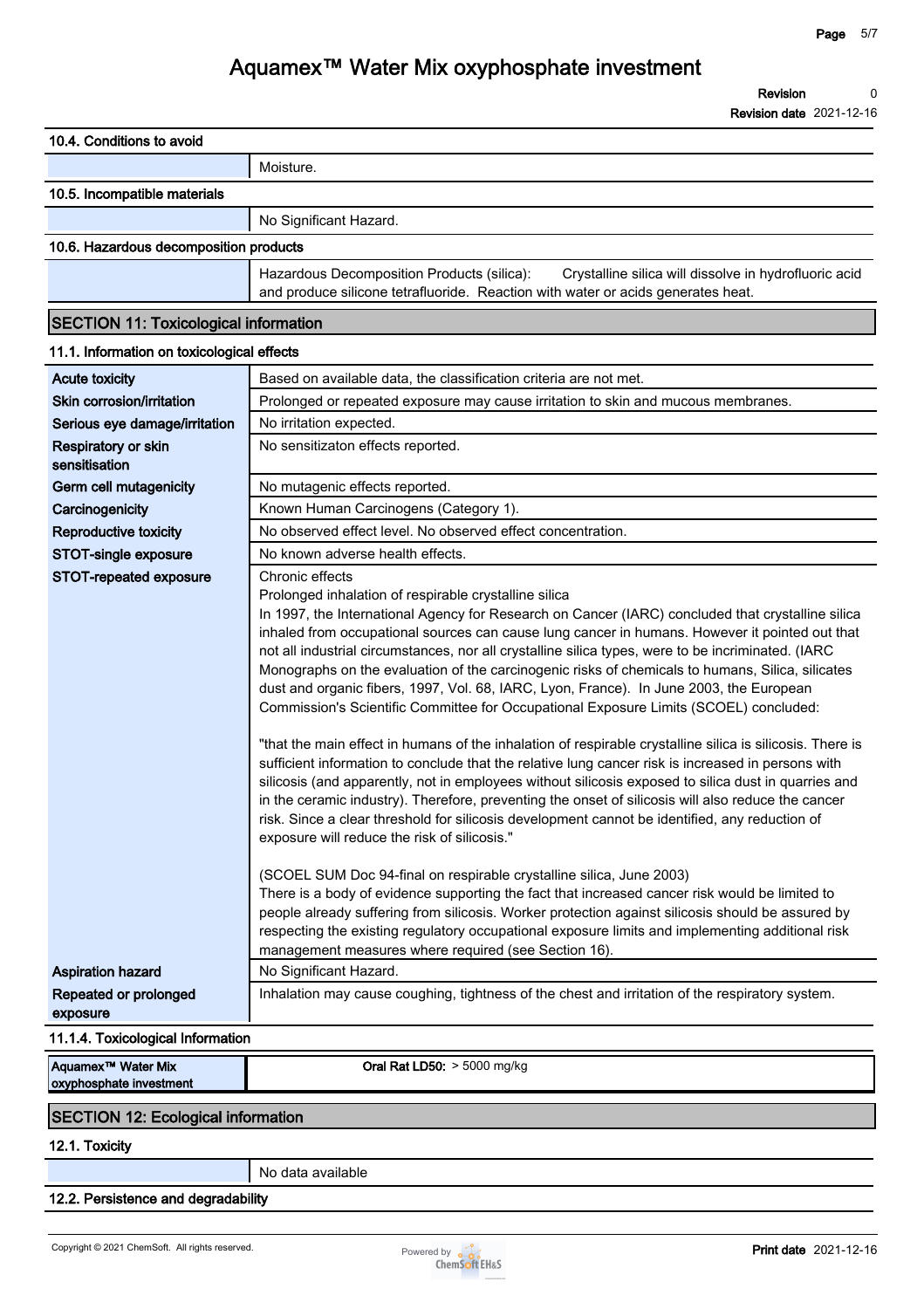#### **Page 6/7**

**0**

**Revision**

# **Aquamex™ Water Mix oxyphosphate investment**

|                                            | <b>Revision date</b> 2021-12-16                                                                    |
|--------------------------------------------|----------------------------------------------------------------------------------------------------|
| 12.2. Persistence and degradability        |                                                                                                    |
|                                            | No data is available on this product.                                                              |
| 12.3. Bioaccumulative potential            |                                                                                                    |
|                                            |                                                                                                    |
|                                            | Does not bioaccumulate.                                                                            |
| <b>Partition coefficient</b>               |                                                                                                    |
|                                            | Aquamex <sup>™</sup> Water Mix No data available<br>oxyphosphate investment                        |
| 12.4. Mobility in soil                     |                                                                                                    |
|                                            | Not determined.                                                                                    |
| 12.5. Results of PBT and vPvB assessment   |                                                                                                    |
|                                            | Not determined.                                                                                    |
| 12.6. Other adverse effects                |                                                                                                    |
|                                            | Not applicable.                                                                                    |
|                                            |                                                                                                    |
| <b>SECTION 13: Disposal considerations</b> |                                                                                                    |
| 13.1. Waste treatment methods              |                                                                                                    |
|                                            | Dispose of in compliance with all. local and national regulations.                                 |
| Disposal methods                           |                                                                                                    |
|                                            | Contact a licensed waste disposal company.                                                         |
| Disposal of packaging                      |                                                                                                    |
|                                            | Empty containers can be sent for disposal or recycling.                                            |
| <b>SECTION 14: Transport information</b>   |                                                                                                    |
| 14.1. UN number                            |                                                                                                    |
|                                            | The product is not classified as dangerous for carriage.                                           |
| 14.2. UN proper shipping name              |                                                                                                    |
|                                            | The product is not classified as dangerous for carriage.                                           |
| 14.3. Transport hazard class(es)           |                                                                                                    |
|                                            | The product is not classified as dangerous for carriage.                                           |
| 14.4. Packing group                        |                                                                                                    |
|                                            | The product is not classified as dangerous for carriage.                                           |
| 14.5. Environmental hazards                |                                                                                                    |
|                                            | The product is not classified as dangerous for carriage.                                           |
| 14.6. Special precautions for user         |                                                                                                    |
|                                            | The product is not classified as dangerous for carriage.                                           |
|                                            | 14.7. Transport in bulk according to Annex II of MARPOL 73/78 and the IBC Code                     |
|                                            | The product is not classified as dangerous for carriage.                                           |
| <b>Further information</b>                 |                                                                                                    |
|                                            | The product is not classified as dangerous for carriage.                                           |
|                                            |                                                                                                    |
| <b>SECTION 15: Regulatory information</b>  |                                                                                                    |
|                                            | 15.1 Safety, health and environmental requisions/legislation specific for the substance or mixture |

#### **15.1. Safety, health and environmental regulations/legislation specific for the substance or mixture**

**Regulations U.S. FEDERAL REGULATIONS: Aquamex™ Water Mix oxyphosphate investment. CERCLA 103**